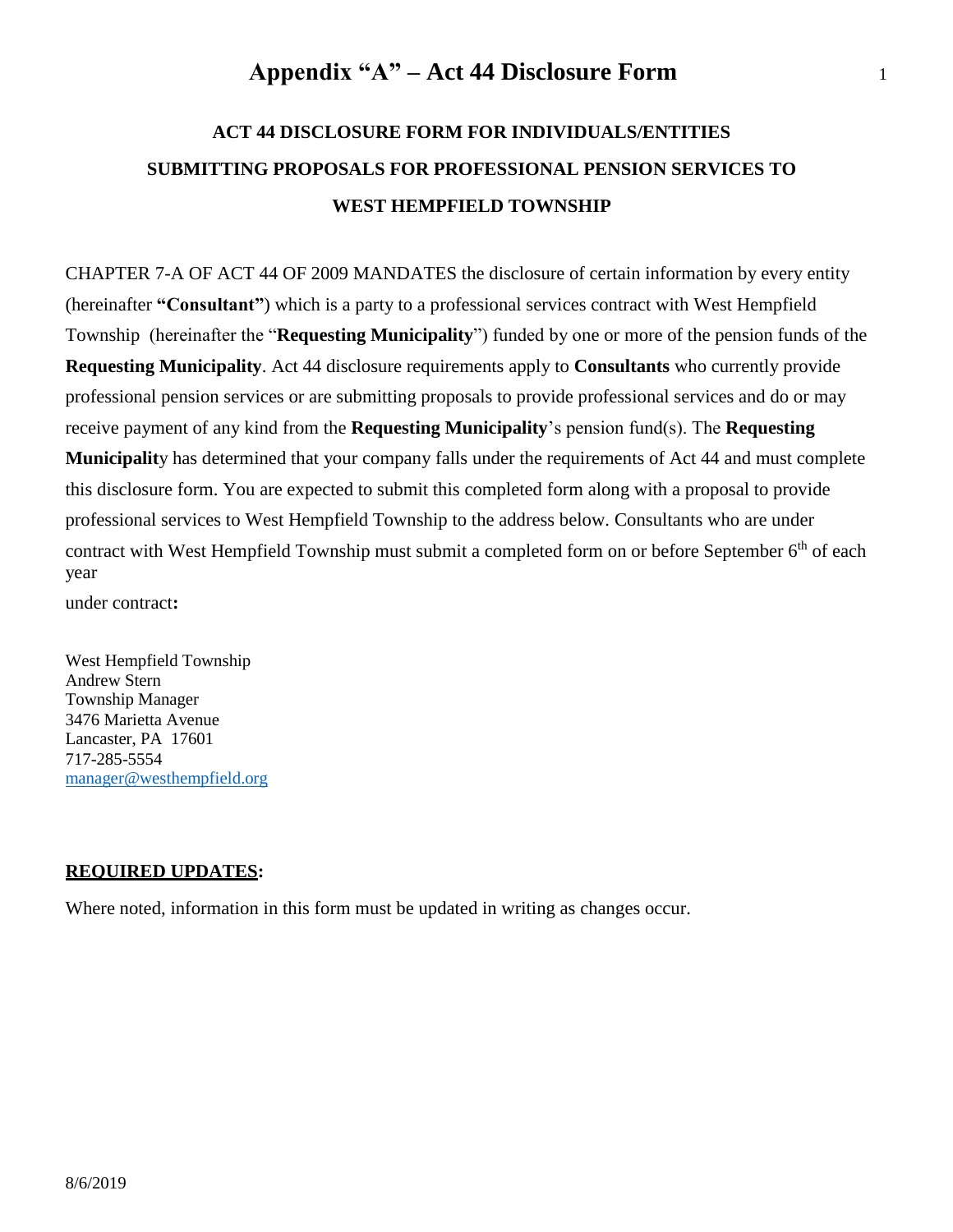### **DEFINITIONS FOR DISCLOSURE**

| TERM:                                                                                                                    | <b>DEFINITION:</b>                                                                                                                                                                                                                                                                                                                                                                                                                                                                                                 |
|--------------------------------------------------------------------------------------------------------------------------|--------------------------------------------------------------------------------------------------------------------------------------------------------------------------------------------------------------------------------------------------------------------------------------------------------------------------------------------------------------------------------------------------------------------------------------------------------------------------------------------------------------------|
| <b>CONSULTANT</b>                                                                                                        | Any person, company, or other entity that receives payments, fees, or any other<br>form of compensation from a municipal pension fund in exchange for rendering<br>professional services for the benefit of the municipal pension fund. The term<br>"Consultant" also applies to any person, company, or other entity that is<br>submitting a proposal to perform professional services for payment.                                                                                                               |
| <b>SUBCONSULTANT OR ADVISOR</b>                                                                                          | Anyone who is paid a fee or receives compensation from a municipal pension<br>system - directly or indirectly from or through a Consultant.                                                                                                                                                                                                                                                                                                                                                                        |
| <b>AFFILIATED ENTITY</b>                                                                                                 | Any of the following:<br>1. A subsidiary or holding company of a lobbying firm or other business<br>entity owned in whole or in part by a lobbying firm.<br>2. An organization recognized by the Internal Revenue Service as a tax-<br>exempt organization under section 501(c) of the Internal Revenue Code of<br>1986 (Public Law 99-514, 26 U.S.C. § 501 (c)) established by a lobbyist or<br>lobbying firm or an affiliated entity.                                                                            |
| <b>CONTRIBUTIONS</b>                                                                                                     | As defined in section 1621 of the act of June 3, 1937 (P.L. 1333, No. 320),<br>known as the Pennsylvania Election Code                                                                                                                                                                                                                                                                                                                                                                                             |
| <b>POLITICAL COMMITTEE</b>                                                                                               | As defined in section 1621 of the act of June 3, 1937 (P.L. 1333, No. 320),<br>known as the Pennsylvania Election Code                                                                                                                                                                                                                                                                                                                                                                                             |
| <b>EXECUTIVE LEVEL</b><br><b>EMPLOYEE</b>                                                                                | Any employee or person or the person's affiliated entity who:<br>1. Can affect or influence the outcome of the person's or affiliated entity's<br>actions, policies, or decisions relating to pensions and the conduct of<br>business with a municipality or a municipal pension system; or<br>2. Is directly involved in the implementation or development policies<br>relating to pensions, investments, contracts or procurement or the<br>conduct of business with a municipality or municipal pension system. |
| <b>MUNICIPAL PENSION SYSTEM</b>                                                                                          | Any qualifying pension plan, under Pennsylvania state law, for any<br>municipality within the Commonwealth of Pennsylvania; includes the<br>Pennsylvania Municipal Retirement System.<br>Examples: West Hempfield Township Police Pension Plan and West Hempfield<br>Township Non-uniformed Employees' Pension Plan                                                                                                                                                                                                |
| <b>MUNICIPAL PENSION SYSTEM</b><br><b>OFFICIALS AND EMPLOYEES;</b><br><b>MUNICIPAL OFFICIALS AND</b><br><b>EMPLOYEES</b> | <b>Specifically</b> , those listed in <b>TABLE 2</b> titled: "List of Pension System and<br>Municipal Officials and Employees" on the next page. Where applicable,<br>includes any employee of the Requesting Municipality.                                                                                                                                                                                                                                                                                        |
| <b>PROFESSIONAL SERVICES</b><br><b>CONTRACT</b>                                                                          | A contract to which the municipal pension system is a party that is: (1) for the<br>purchase of professional services including investment services, legal services,<br>real estate services, and other consulting services; and, (2) not subject to a<br>requirement that the lowest bid be accepted.                                                                                                                                                                                                             |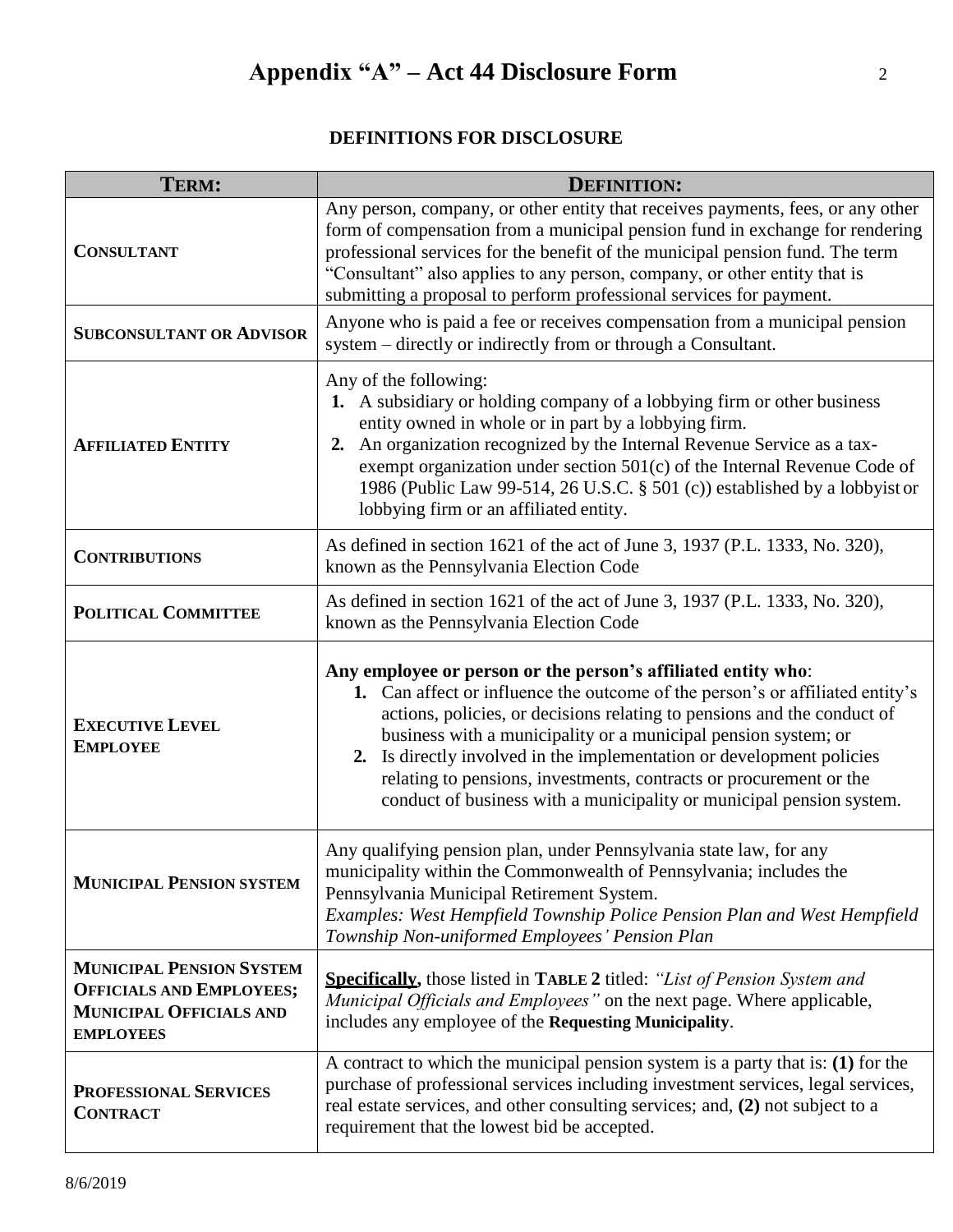#### **LIST OF MUNICIPAL OFFICIALS FOR THE REQUESTING MUNICIPALITY**

Certain requests for information in this form will refer to a **"List of Municipal Officials."** To assist you in preparing your answers, you should consider the following names to be a complete list of pension system and municipal officials and employees. Throughout this Disclosure Form, the below names will be referred

to as the **"List of Municipal Officials."**

#### **Elected Officials:**

- 1) David Dumeyer, Chair, Board of Supervisors
- 2) Edward Fisher, Vice-Chair, Board of Supervisors
- 3) Kent Gardner, Board of Supervisors
- 4) Naomi Martin, Board of Supervisors
- 5) Robert Munro, Board of Supervisors

#### **Appointed Officials:**

- 6) Andrew Stern, Township Manager, Secretary, Treasurer
- 7) Brenda Baumbach, Assistant Secretary, Assistant Treasurer
- 8) Josele Cleary- Solicitor

#### **IDENTIFICATION OF CONSULTANTS & RELATED PERSONNEL**

**CONSULTANTS:** (See **"Definitions"** – page 2) Any entity who currently provides service(s) or is submitting a proposal to provide services by means of a Professional Services Contract to the Municipal Pension System(s) of the **Requesting Municipality**, please complete all of the following:

#### **Identify the Municipal Pension System(s) for which you are providing information:**

#### **Indicate all that apply with an "X": Non- Uniformed Employee Plan: X**

#### **Police Plan: X**

**\*\*NOTE:** For all that follow, you may answer the questions / items on a separate sheet of paper and attach it to this Disclosure if the space provided is not sufficient. Please reference each question / item you are responding to by the appropriate number. **(example: REF – Item #1.)**

- **1.** Please provide the names and titles of all individuals providing or prospectively providing professional services to the **Requesting Municipality**'s pension plan(s) identified above. Also include the names and titles of any advisors and sub consultants of the Consultant who provide or may provide professional services related to the **Requesting Municipality**'s pension plan(s) identified above, identifying them as such. After each name provide a description of the responsibilities of that person with regard to the professional services being provided or to be provided to each designated pension plan.
- **2.** Please list the name and title of any *Affiliated Entity* and their *Executive-level Employee(s)* that require disclosure; after each name, include a brief description of their duties. **(See: Definitions)**
- **3.** Are any of the individuals named in **Item 1 or Item 2** above, a current or former official or employee of the **Requesting Municipality**?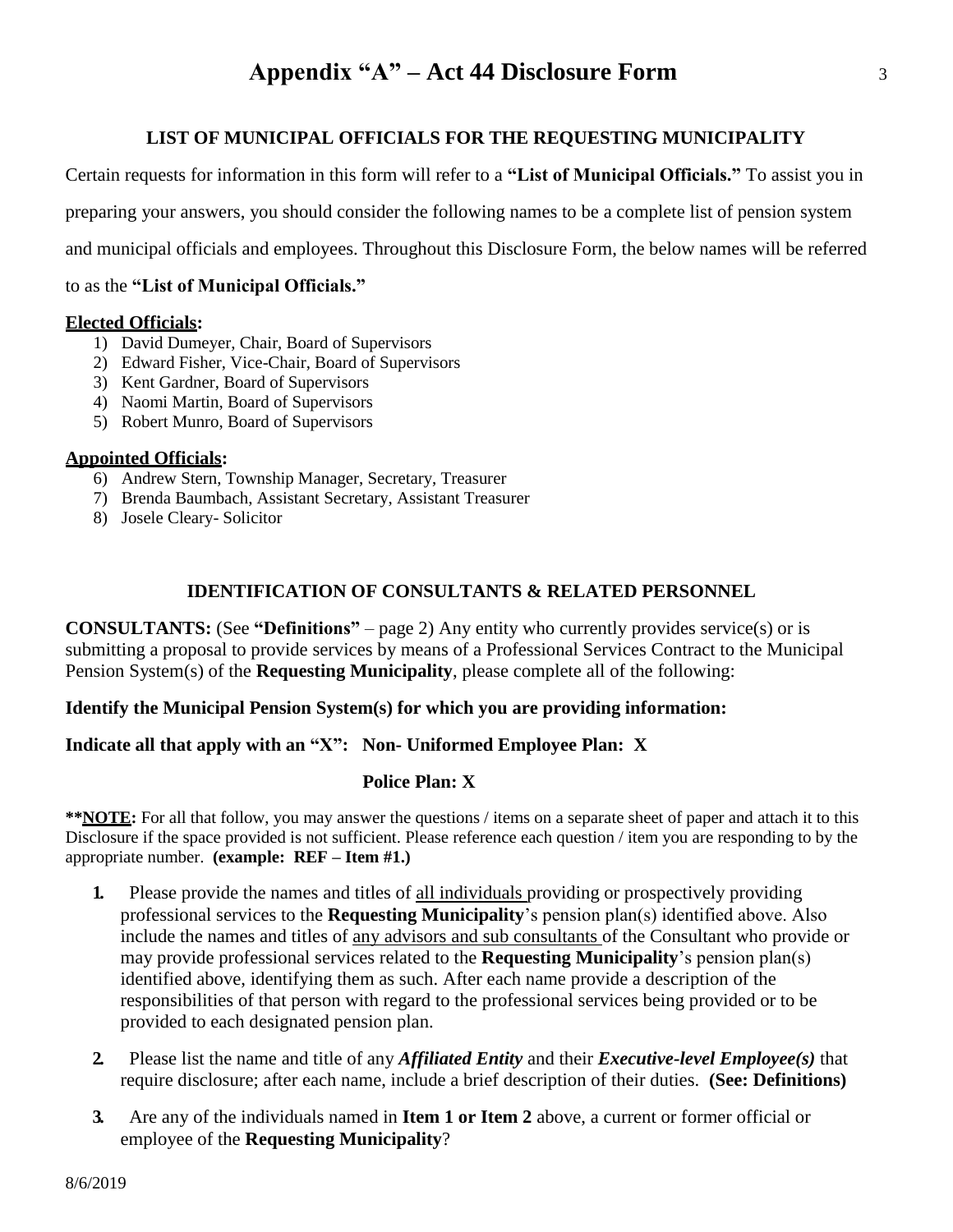IF "YES", provide the name and of the person employed, their position with the municipality, and dates of employment.

**4.** Are any of the individuals named in **Item 1 or Item 2** above a current or former registered Federal or State lobbyist?

**IF "YES",** provide the name of the individual, specify whether they are a state or federal lobbyist, and the date of their most recent registration /renewal.

#### **NOTICE: All information provided for items 1- 4 above must be updated as changes occur.**

**5.** In the two year period immediately preceding the submission of this Disclosure Form, has the **Consultant** or an **Affiliated Entity** paid compensation to or employed any third party intermediary, agent, or lobbyist that is to directly or indirectly communicate with an official or employee of the **Municipal Pension System** of the **Requesting Municipality** (OR), any municipal official or employee of the **Requesting Municipality** in connection with any transaction or investment involving the **Consultant** and the Municipal Pension System of the **Requesting Municipality?**

**This question does not apply** to an officer or employee of the **Consultant** who is acting within the scope of the firm's standard professional duties on behalf of the firm, including the actual provision of legal, accounting, engineering, real estate, or other professional advice, services, or assistance pursuant to the professional services contact with municipality's pension system.

**IF "YES",** identify: **(1)** whom (the third party intermediary, agent, or lobbyist) was paid the compensation or employed by the **Consultant** or **Affiliated Entity**, **(2)** their specific duties to directly or indirectly communicate with an official or employee of the **Municipal Pension System of** the **Requesting Municipality** (OR), any municipal official or employee of the **Requesting Municipality***,* **(3)** the official they communicated with, and **(4)** the dates of this service.

**6.** In the two-year period immediately preceding the submission of this Disclosure Form, has the **Consultant** or **Affiliated Entity***,* or any agent, officer, director or employee of the **Consultant**, or an **Affiliated Entity** solicited any contribution to any municipal officer or candidate for municipal office in the **Requesting Municipality***,* or to the political party or political action committee of that official or candidate?

**IF "YES",** identify the agent, officer, director or employee of who solicited the contribution and the municipal officials, candidates, political party or political committee to whom such contribution was solicited.

**7.** In the two-year period immediately preceding the submission of this Disclosure Form**,** has the **Consultant** or an **Affiliated Entity** made any contributions to a municipal official or any candidate for municipal office in the **Requesting Municipality?**

IF "YES", provide the name and address of the person(s) making the contribution, the contributor's relationship to the Consultant, the name and office or position of the person receiving the contribution, the date of the contribution, and the amount of the contribution.

**8.** Does the **Consultant** or an **Affiliated Entity** have any direct financial, commercial or business relationship (other than the contract to provide professional services to the pension plan(s) of the **Requesting Municipality)** with any official identified on the **List of Municipal Officials**, of the **Requesting Municipality?**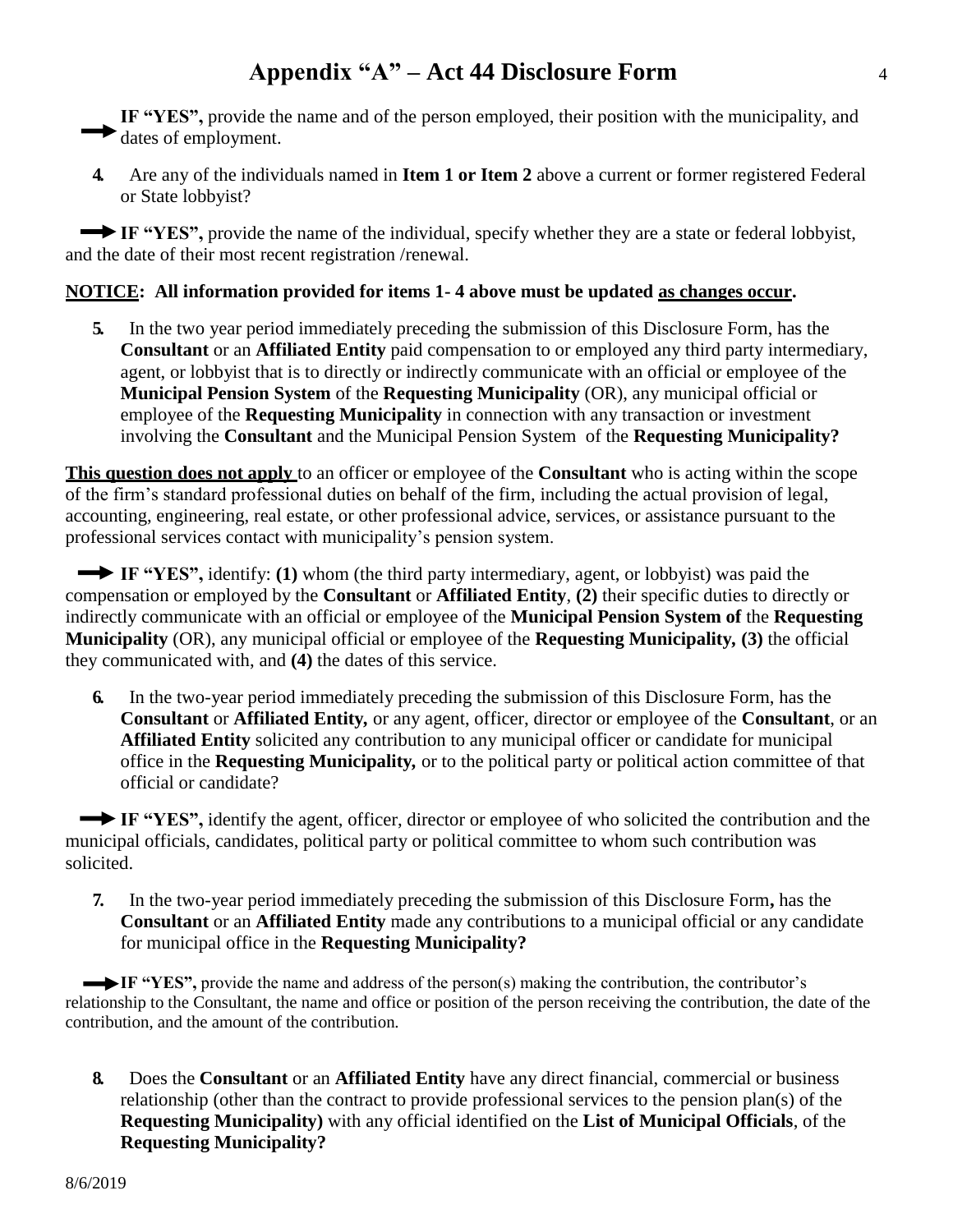**IF "YES",** identify the individual with whom the relationship exists and give a detailed description of that relationship.

**\*\*NOTE:** A written letter is required from the **Requesting Municipality** acknowledging the relationship and consenting to its existence. The letter must be attached to this disclosure. Contact the **Requesting Municipality** to obtain this letter and attach it to this disclosure before submission.

**9.** Has the **Consultant** or an **Affiliated Entity** given any gifts having more than a nominal value to any official, employee or fiduciary – specifically, those on the **List of Municipal Officials** of the **Requesting Municipality?**

**IF "YES",** Provide the name of the person conferring the gift, the person receiving the gift, the office or position of the person receiving the gift, specify what the gift was, and the date conferred.

- **10.** Disclosure of contributions to any political entity in the Commonwealth of Pennsylvania **Applicability:** A "yes" response is required and full disclosure is required **ONLY WHEN ALL** of the following applies:
	- **a)** The contribution was made within the last 5 years.
	- *b)* The contribution was made by an officer, director, executive-level employee or owner of at least 5% of the **Consultant** or **Affiliated Entity***.*
	- **c)** The amount of the contribution was at least \$500 and in the form of:
		- **1.** A single contribution by a person in (b) above, **OR**
		- **2.** The aggregate of all contributions by all persons in (b) above;
	- **d)** The contribution was for
		- **1.** Any candidate for any public office or any person who holds an office in the Commonwealth of Pennsylvania;
		- **2.** The political committee of a candidate for public office or any person that holds an office in the Commonwealth of Pennsylvania.

**IF "YES",** provide the name and address of the person(s) making the contribution, the contributor's relationship to the **Consultant or Affiliated Entity**, The name and office or position of the person receiving the contribution (or the political entity / party receiving the contribution), the date of the contribution, and the amount of the contribution.

**11.** With respect to your provision of professional services to the Municipal Pension plan(s) of the

#### **Requesting Municipality:**

Are you aware of any apparent, potential or actual conflicts of interest with respect to any officer, director or employee of the **Consultant** and officials or employees of the **Requesting Municipality?**

**NOTE: If, in the future,** you become aware of any apparent, potential, or actual conflict of interest, you are expected to update this **Disclosure Form** immediately in writing by:

- Providing a brief synopsis of the conflict of interest (and);
- An explanation of the steps taken to address this apparent, potential, or actual conflict of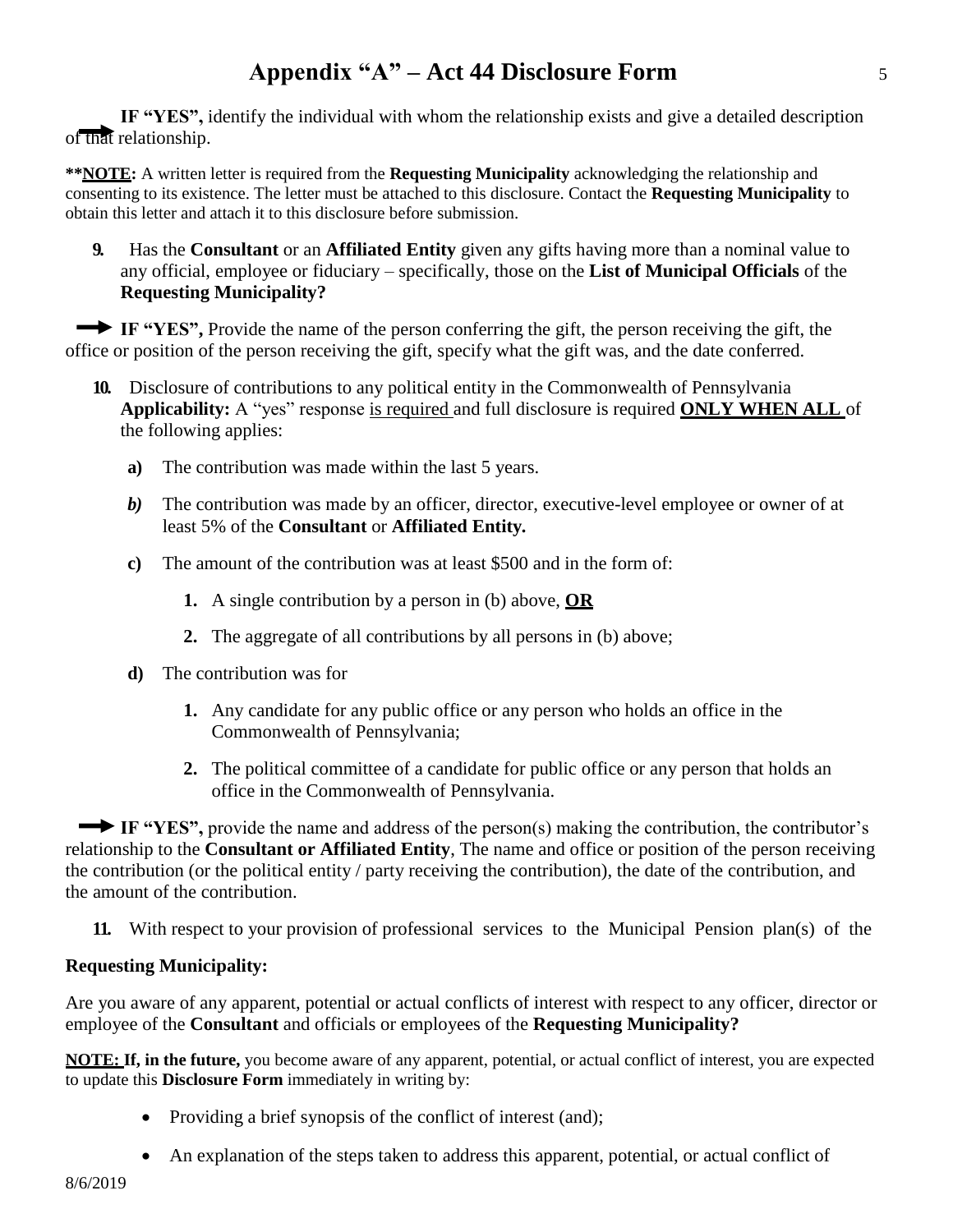interest.

**IF "YES",** Provide a detailed explanation of the circumstances which provide you with a basis to conclude that an apparent, potential, or actual conflict of interest may exist.

**12.** To the extent that you believe that **Chapter 7-A of Act 44 of 2009** requires you to disclose any additional information beyond what has been requested above, please provide that information below or on a separate piece of paper.

Please provide the name(s) and position(s) of the person(s) participating in the completion of this Disclosure. **One of the individuals** identified by the **Consultant** in *Item #1* above must participate in completing this Disclosure and must sign the below verification attesting to the participation of those individuals named below.

| Name: Name and Solid Report of the Mass of the Mass of the Mass of the Mass of the Mass of the Mass of the Mass of the Mass of the Mass of the Mass of the Mass of the Mass of the Mass of the Mass of the Mass of the Mass of |  |
|--------------------------------------------------------------------------------------------------------------------------------------------------------------------------------------------------------------------------------|--|
|                                                                                                                                                                                                                                |  |
|                                                                                                                                                                                                                                |  |
| <b>SIGNATURE</b>                                                                                                                                                                                                               |  |
| <b>TITLE</b>                                                                                                                                                                                                                   |  |
| <b>DATE</b>                                                                                                                                                                                                                    |  |